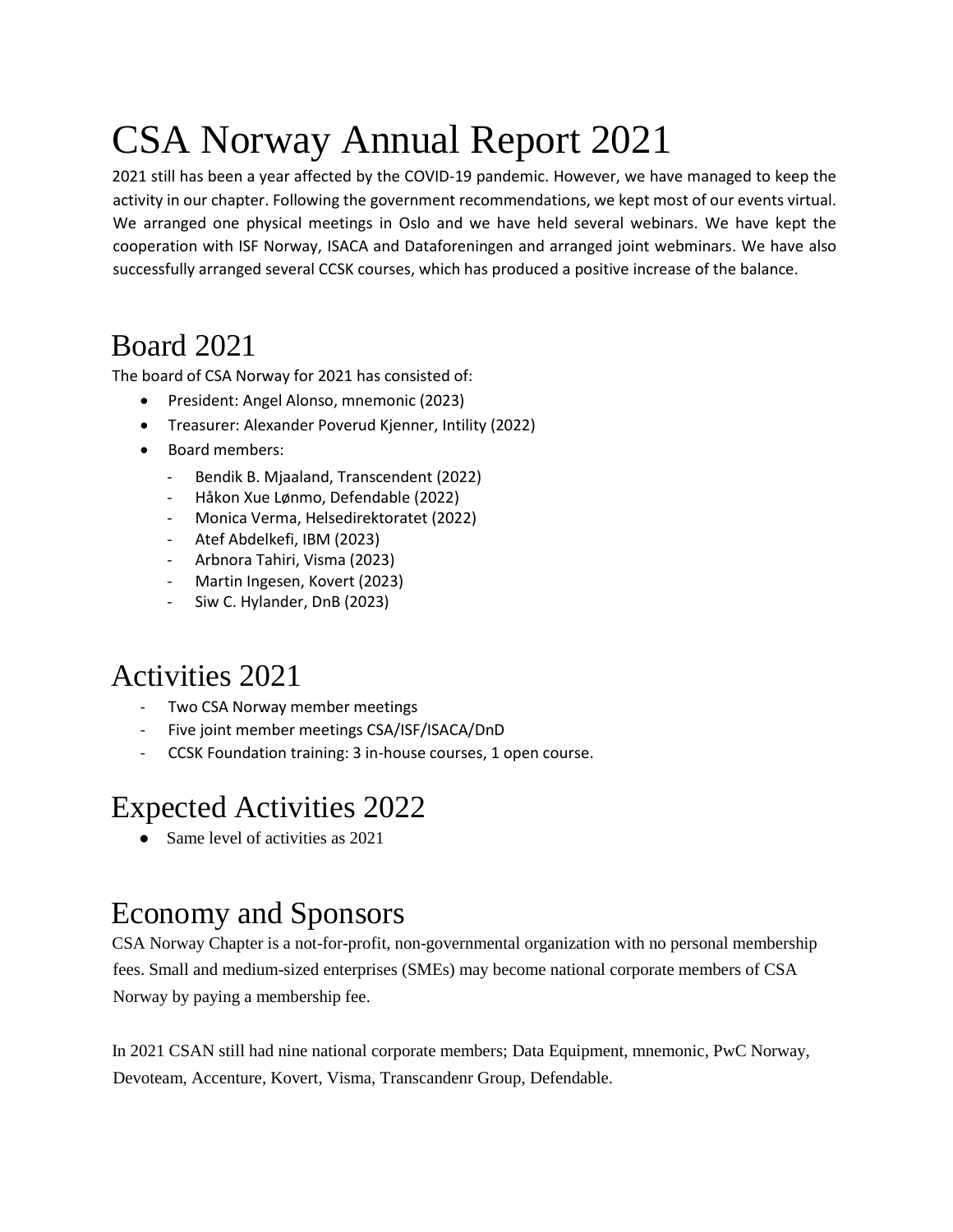### Budget

We have a limited amount of fixed costs and focus on having variable costs. CCSK courses and national corporate members has produced a net increase of income.

### Accounting

The accounts show that we have a positive result of NOK 33 526,59 in the year 2021.

The inbound balance at the start of the year was NOK 381 082,61 and our outgoing balance as of 31.12.2021 was NOK 439 317,38.

See attached overview of the accounts.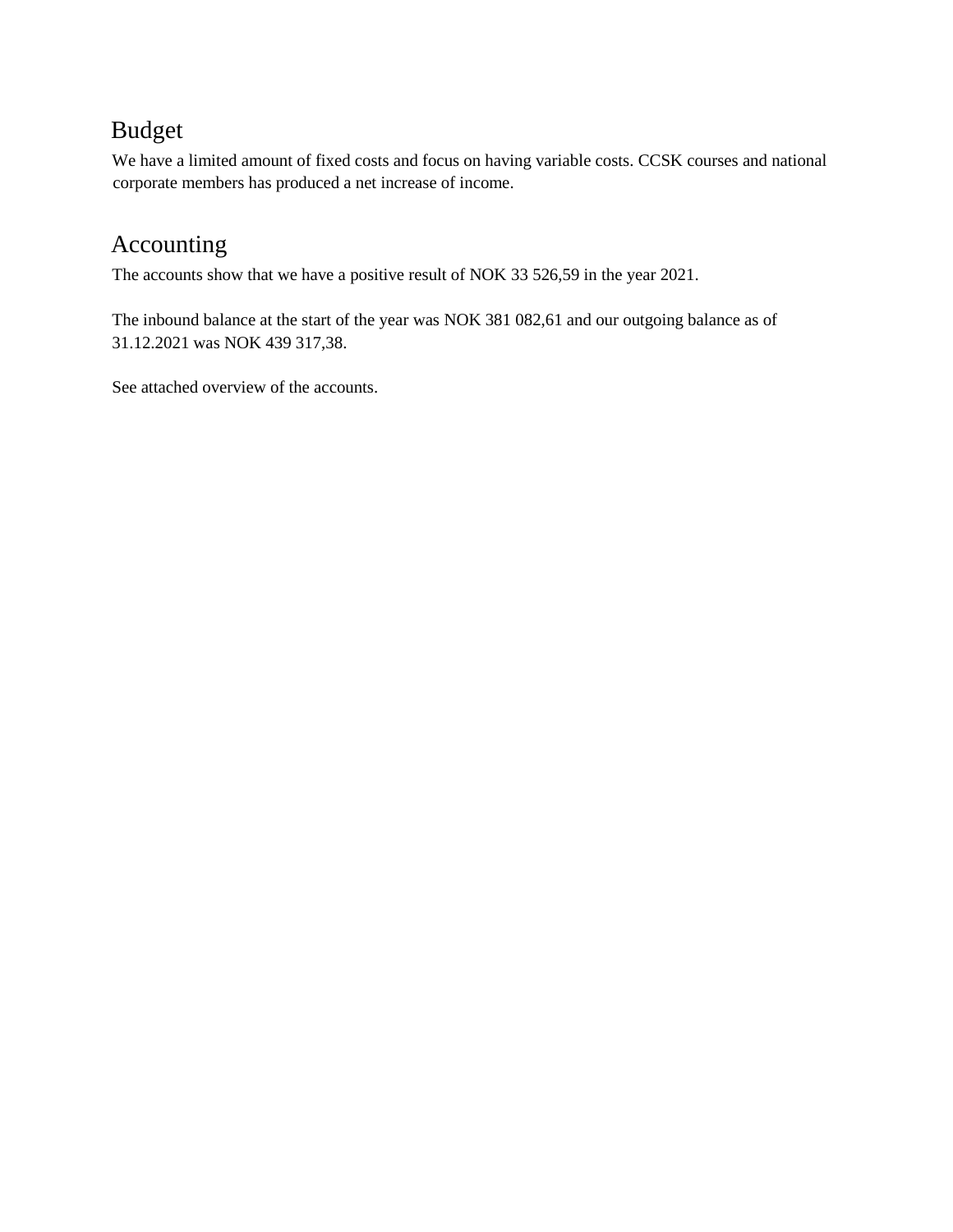$\overline{f}$ 

### Balanserapport 01.01.2021 til 31.12.2021

|               |                                                           | Inngående    |             | Utgående     |
|---------------|-----------------------------------------------------------|--------------|-------------|--------------|
| Kontonr Konto |                                                           | 01.01.2021   | Endring     | 31.12.2021   |
|               | 1500 Kundefordringer                                      | $-679,00$    | 679.00      | 0,00         |
|               | 1920 Cloud Security Alliance Norway (42120493773)         | 381 082.61   | 58 234.75   | 439 317.36   |
|               | 1 Eiendeler                                               | 380 403,61   | 58 913.75   | 439 317,36   |
|               | 2050 Annen egenkapital                                    | $-380403.61$ | 0.00        | $-380403.61$ |
|               | 2099 Udisponert resultat                                  | 0.00         | $-679.00$   | $-679,00$    |
|               | Sum egenkapita  (2000-2099)                               | $-380403.61$ | $-679.00$   | $-381082.61$ |
|               | 2702 Utgående merverdiavgift kjøp tjenester fra utlandet  | 0.00         | $-25148.97$ | $-25148.97$  |
|               | 2712 Inngående merverdiavgift kjøp tjenester fra utlandet | 0,00         | 440.81      | 440,81       |
|               | Sum gjeld (2100-2999)                                     | 0.00         | $-24708.16$ | $-24708,16$  |
|               | 2 Egenkapital og gjeld                                    | $-380403.61$ | $-25387.16$ | -405 790.77  |
|               | Udisponert resultat                                       | 0,00         | $-33526.59$ | $-33526.59$  |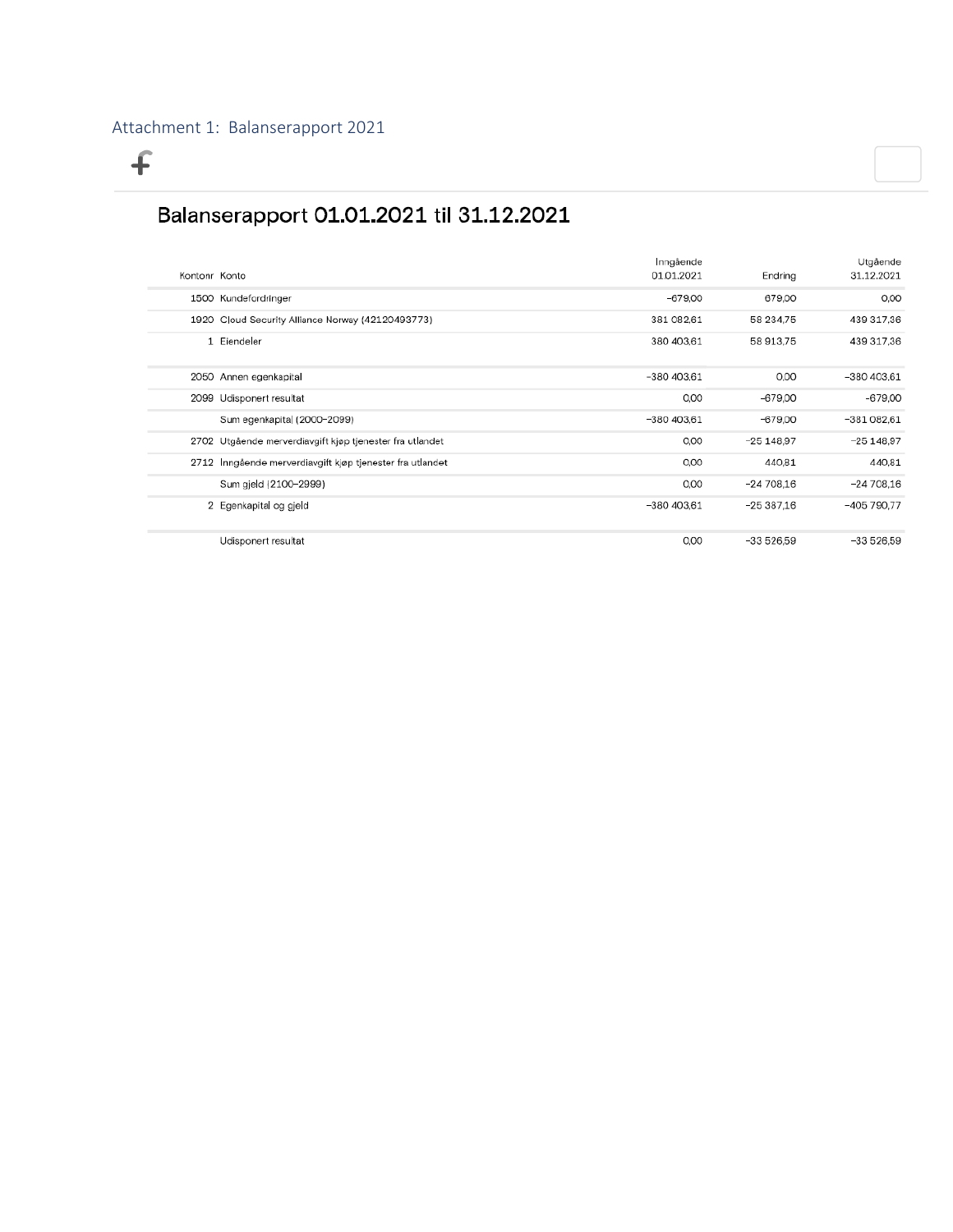#### Attachment 2: Resultatregnskap 2021

## **Cloud Security Alliance Norway Chapter** Resultatregnskap for perioden 01.01.2021 - 31.12.2021

| Driftsinntekter                                           |                                                     | Denne perioden |  |  |
|-----------------------------------------------------------|-----------------------------------------------------|----------------|--|--|
|                                                           | 3220 Salgsinntekt tjenester, utenfor avgiftsområdet | 883 275,00     |  |  |
| Sum driftsinntekter                                       |                                                     | 883 275,00     |  |  |
|                                                           |                                                     |                |  |  |
| Driftskostnader                                           |                                                     | Denne perioden |  |  |
| 4500                                                      | Fremmedytelse og underentreprise                    | $-539090.85$   |  |  |
|                                                           | 5990 Annen personalkostnad                          | $-10118,00$    |  |  |
|                                                           | 6553 Programvare årlig vedlikehold                  | $-10670,46$    |  |  |
|                                                           | 6780 Kjøp tjenester fra utlandet                    | $-240583.81$   |  |  |
|                                                           | 6860 Møte, kurs, oppdatering o.l.                   | $-38000,00$    |  |  |
| 7391                                                      | Annen salgskostnad, fradragsberettiget              | 0,00           |  |  |
|                                                           | 7711 Styremøter                                     | $-6086,00$     |  |  |
|                                                           | 7770 Bank- og kortgebyr                             | $-414.59$      |  |  |
|                                                           | 7799 Annen kostnad, ikke fradragsberettiget         | 0,00           |  |  |
| Sum driftskostnader                                       |                                                     | $-844963.71$   |  |  |
|                                                           |                                                     |                |  |  |
| Driftsresultat                                            |                                                     | Denne perioden |  |  |
| Sum driftsresultat                                        |                                                     | 38 311.29      |  |  |
|                                                           |                                                     |                |  |  |
| Finansinntekt og finanskostnad, ekstraordinære poster     |                                                     | Denne perioden |  |  |
|                                                           | 8051 Renteinntekt bankinnskudd                      | 0,00           |  |  |
|                                                           | 8060 Valutagevinst (agio)                           | 0,00           |  |  |
|                                                           | 8160 Valutatap (disagio)                            | $-4784.70$     |  |  |
| Sum finansinntekt og finanskostnad, ekstraordinære poster |                                                     | $-4784.70$     |  |  |
|                                                           |                                                     |                |  |  |
| Resultat                                                  |                                                     | Denne perioden |  |  |
| Sum resultat                                              |                                                     | 33 526.59      |  |  |